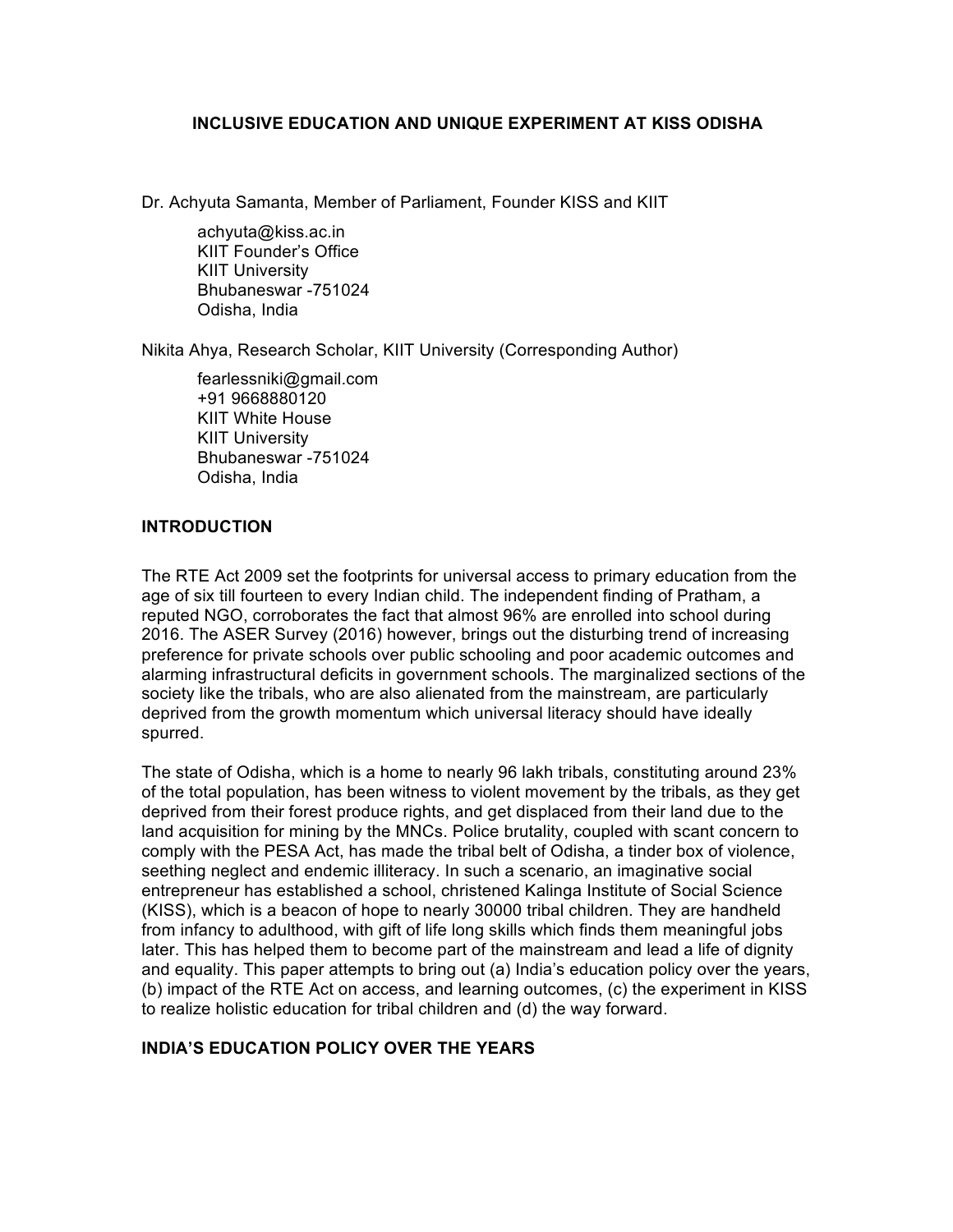The Kothari Commission in 1966 put Science and Technology on the front end for generating good employment opportunity. It advocated that allocation to education should be increased to 6% of GDP of India. The subsequent National Commission reports of 1986 and 1992 largely reiterated the Kothari theme while emphasizing the primal need for greater access and equity amongst different sections of the society. India opted out of the path of state socialism and has increasingly been adopting free market economics. This has brought in the private sector in a big way into education. Several commissions constituted by government of India (2000-2012) underwrite this spirit. The Birla-Ambani report (2000) suggested creation of a society based on knowledge by fostering greater competition. The report advocated giving financial grants to economically backward sections and extending liberal loan schemes. The report emphasized the need for greater flow of foreign direct investment into areas like science, technology and research. The report wanted the government to play the role of a facilitator rather than a provider.

The Knowledge Commission (2009) recommended that the number of universities should be substantially increased to 1500. It strongly advocated that role of the UGC should be replaced by setting up a regulatory body for higher education. The commission was of the view that universities should have freedom to decide on student fee levels, and that the government should provide land and facilitate financing. The Narayan Murthy report (2012) suggested that the universities should be autonomous in terms of finance, academic & administrative aspects. It should spur collaborative research with work class institution. There should be flexibility to get accreditation from reputed accreditation agencies. This will facilitate Indian institutions being considered at par with the best in the world. It proposed enhanced funding for research in doctoral programs, set-up technology parks and developing new knowledge clusters. It suggested to the government to up-gradate at least seventy five top class universities. It encouraged public private partnership with a five year investment of Rs.40000/- crore in which government and corporates have 50:50 share. It suggested that a Council for Industry and Higher Education should be created to function as a nodal agency. The draft education policy report (2016) brings out a slew of government reforms, required quality assurance and internationalization. It highlights the urgent imperative to invest in faculty development, research & innovation and earmark at least 6% of the budget to education. Some of the initiatives proposed in the governance reforms are for creating an Education Commission to assist Ministry of HRD in identifying new areas of knowledge, pedagogy, curriculum & assessment reforms, integrating UG, PG and doctoral study, with faculty teaching concurrently, creation of an Indian Education Service, and separate education tribunals to deal with disputes pertaining to the education sector. The real watershed moment for the education sector has been the RTE Act 2009. Its impact is enumerated below.

#### **III. IMPACT OF RTE ACT (2009)**

The Supreme Court in the Unni Krishnan vs State of Andhra Pradesh Case (1993) observed universal primary education is for Freedom of Life inescapable for Right to Life to be meaningful. This prompted the central government to incorporate Article 21A as a new fundamental right to education in 2002 and pass the RTE Act in 2009. This has been a real watershed moment in India's constitutional history. This act has underscored the value of equity, social justice through provision of universal elementary education for children from the age 6-14. The ASER report (2016) brings out how the RTE has been a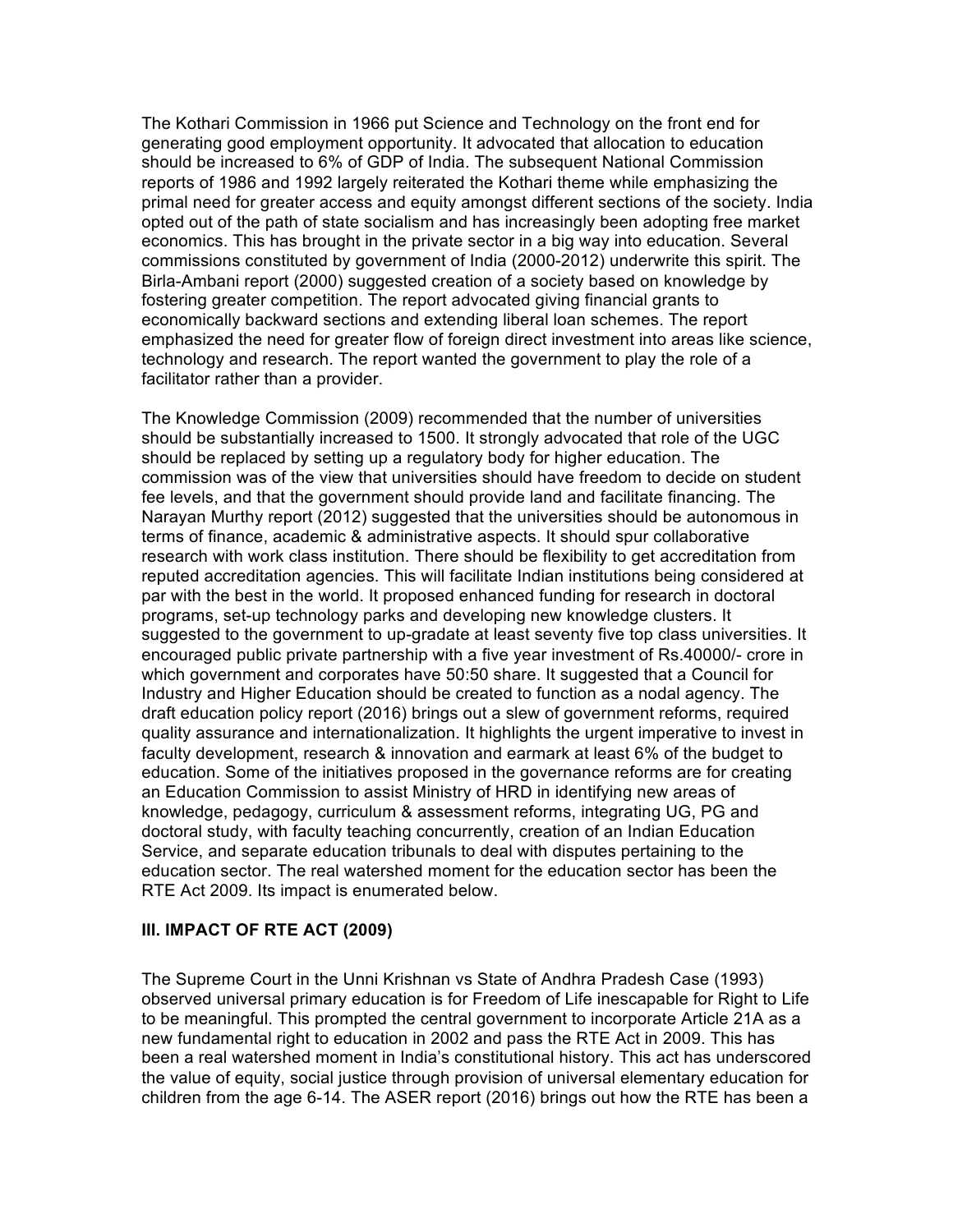resounding success in terms of expanding the reach of elementary school education across the country. The enrollment now stands around 97%. Despite the near universal access in primary schooling, the ASER report presents a disquieting picture of learning outcome. Only 54.8% students in III – IV grade are able to read at the first grade level and 39.7% of the students are able to perform basic arithmetic functions like subtraction. These trend of learning have been reiterated by others studies by Education Institution (EI) and the Programme for Student Areas (PSA).

The impact of the RTE Act in terms of overall literacy rates, and that general category, as compared with SC & ST is brought in the table below. The trends are also plotted graphically.

| Literacy           | 1981  | 1991  | 2001  | 2011  |
|--------------------|-------|-------|-------|-------|
| All India<br>Rural | 36.01 | 44.69 | 58.74 | 68.91 |
| All India<br>Urban | 67.23 | 73.08 | 79.92 | 84.98 |

Source: Census of India: 2011 Table 1: Overall Literacy Rates in India

It would be seen from the above that both in rural and urban India, literacy rates have improved significantly over a period of thirty years. However, there is still a huge gap between rural India where 66% live and urban India. High level of literacy has a significant impact on Human Development Index (HDI), where India's score is only 0.609, as compared to 0.8 in many emerging market economies as per Human Development Report (2016). Further, a study of the trend of literacy over the last four decades for the general category of population, vis-àvis is SC&ST who constitute 23% of the population reveal the following.

| Category            | 1971  | 1981  | 1991  | 2001  | 2011  |
|---------------------|-------|-------|-------|-------|-------|
| General             | 34.45 | 43.57 | 52.21 | 64.80 | 73.00 |
| Scheduled<br>Tribes | 11.30 | 16.35 | 29.60 | 47.10 | 58.95 |
| Scheduled<br>Castes | 14.67 | 21.38 | 37.41 | 54.69 | 66.07 |

**Source: Ministry of Human Resource Development Reports** Table 2: Trend of Literacy Rates of General, SC & ST (in %) in India

#### **IMPACT ON LEARNING OUTCOME**

Based on a survey of 17473 villages, 3.5 lakh households and 5.62lakh children, the ASER survey (2016) brings out the detailed learning outcomes. The all India findings for rural sector which constitutes 66% of India's populations is brought out below.

| <b>Parameter</b>                                 | Percentage |
|--------------------------------------------------|------------|
| Improvement in reading (Standard III)            | 42.5%      |
| Two digit Subtraction (Standard III)             | 27.7%      |
| Improvement in Reading English<br>(Standard III) | 32%        |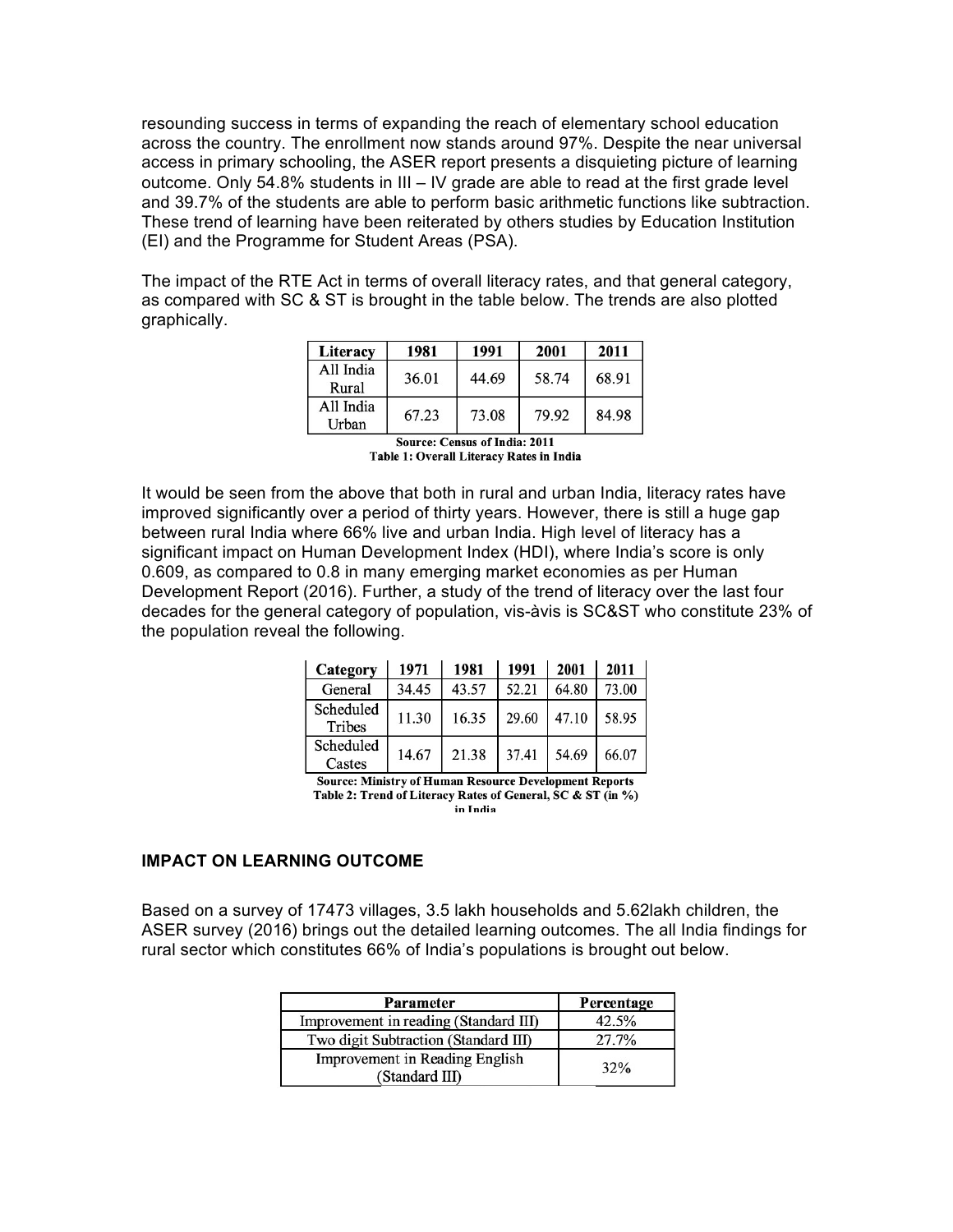It would be clearly seen that in terms of basic numeracy skills and reading English, the learning outcomes are very poor. The survey also highlights the position on basic facilities, like mid-day meal to children, drinking water, usable toilet for girl, library facilities and availability of computer. The position is as follows.

| Parameter             | 2010 | 2014 | 2016 |
|-----------------------|------|------|------|
| Mid-Day Meal          | 82.1 | 88.1 | 89.7 |
| <b>Drinking Water</b> | 72.7 | 75.0 | 74.1 |
| No Girls Toilet       | 31.2 | 18.8 | 12.2 |
| No Library            | 37.4 | 21.9 | 24.5 |
| No Computer           | 84.2 | 80.4 | 80.0 |

Source: Annual Status of Education Report, 2016 Table 4: School Facilities (%): Trends

While provision of mid-day meal has been a commendable government initiative, nonavailability of usable girl's toilet and lack of computers are big constraints in rural schools. The national goal of Digital India would be hamstrung by such critical deficits in provision of computers.

| Grade                  | <b>Total</b> | <b>Boys</b> | <b>Girls</b> | $%$ of<br><b>Girls</b> |
|------------------------|--------------|-------------|--------------|------------------------|
| School                 | 19314        | 10100       | 7714         | 40                     |
| $+2$                   | 2430         | 1019        | 1411         | 58                     |
| $+3$                   | 1992         | 886         | 1106         | 56                     |
| PG                     | 732          | 347         | 385          | 52                     |
| Professional<br>Course | 840          | 538         | 302          | 36                     |
| <b>Total</b>           | 25308        | 12890       | 10918        | 43                     |

Source: KISS Report, 2016 **Table 5: Breakup of KISS Students** 

## **IMPACT OF KISS ODISHA ON INCLUSIVE GROWTH**

Dr. Achyuta Samanta started with mission of "Educate, Enable and Empower" for tribal students by providing food, shelter, quality education and enabling environment. The Kalinga Institute of Social Sciences started with just 125 students in 1993. It has now become the largest institute of the world housing nearly 30000 tribal children.

1. Gender Equality - One of the major goals of the Millennium Development Goals (1995) was to do away with gender inequality in schooling. The following table would bring out how gender equality has been substantially achieved in KISS.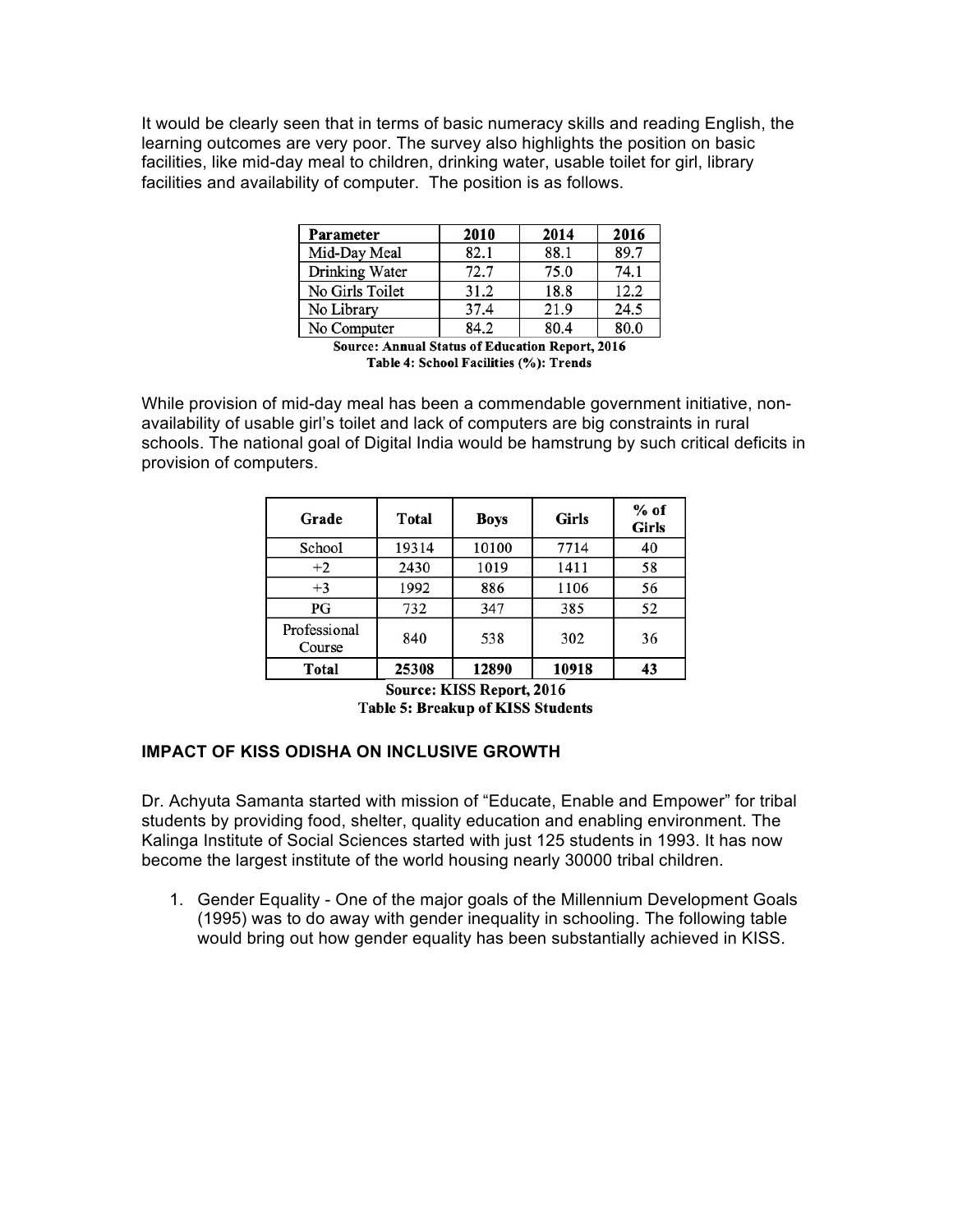| Exami-<br>nation       |       | <b>State Run</b><br><b>Schools</b> |       | <b>SC&amp;ST</b><br>Deptt. High<br>Schools |       | <b>KISS Odisha</b> |
|------------------------|-------|------------------------------------|-------|--------------------------------------------|-------|--------------------|
|                        | 2014  | 2015                               | 2014  | 2015                                       | 2014  | 2015               |
| CHSE-<br>Science       | 70.13 | 76.75                              | 83.44 | 83.58                                      | 90.37 | 86.95              |
| CHSE-<br>Comm-<br>erce | 64.14 | 69.48                              | 86.70 | 81.34                                      | 99.56 | 96.96              |

Source: SC&ST Department, Government of Odisha & KISS Table 6: Comparative Educational Performance

2. Academic Performance The students from KISS have been performing better than those in schools run by state board schools and high schools meant for SC/ST. The performance of students in Commerce & Science streams shows very high level of academic achievement. Table below shows the contrast between KISS, state run schools and schools under the aegis of ST/SC department.

| <b>Type of School</b>                  | Math | <b>Science</b> |
|----------------------------------------|------|----------------|
| <b>Tribal School</b>                   | 70.  | 70             |
| CBSE (Govt. School)                    |      |                |
| <b>International Private</b><br>School | 91   | 89             |

**Source: KISS, CBSE, International School** Table 7: Comparative Scores in Maths & Science: Class X

- 3. Performance of students in Maths and Science It would be seen from the above that the average score of the tribal students is almost at par with government run CBSE schools, which is commendable.
- 4. Vocational Training KISS makes an effort to improve productivity of each child through intense vocational training in 50 trades. The skills imparted help them to become successful entrepreneurs to get employment. A novel feature of the scheme is that students "earn while they learn". A case in point is painting where nearly one thousand students are actively associated. The sale proceeds from this activity is around Rs.1 crore per year; of which around 20 lakh is earned as profit. Each student is given one thousand per month out of such profit. This is indeed a unique approach to financially empower the disadvantaged, while they are studying.
- 5. Health Care Social ills like early marriage, high infant mortality, and maternal mortality are rampant amongst the tribal community. The girls are married off early. They are unfamiliar with reproductive practices. This often leads to high maternal mortality rate and infant mortality rate. Since the girls study at KISS, the pressure from society to get married early is not there. The girls also get counselled with aspects like reproductive health, which leads to lesser MMR.
- 6. Nutritious Food Nutritious food and health care are some of the best features of KISS. Each child is provided three nutritious meals every day. Many of them had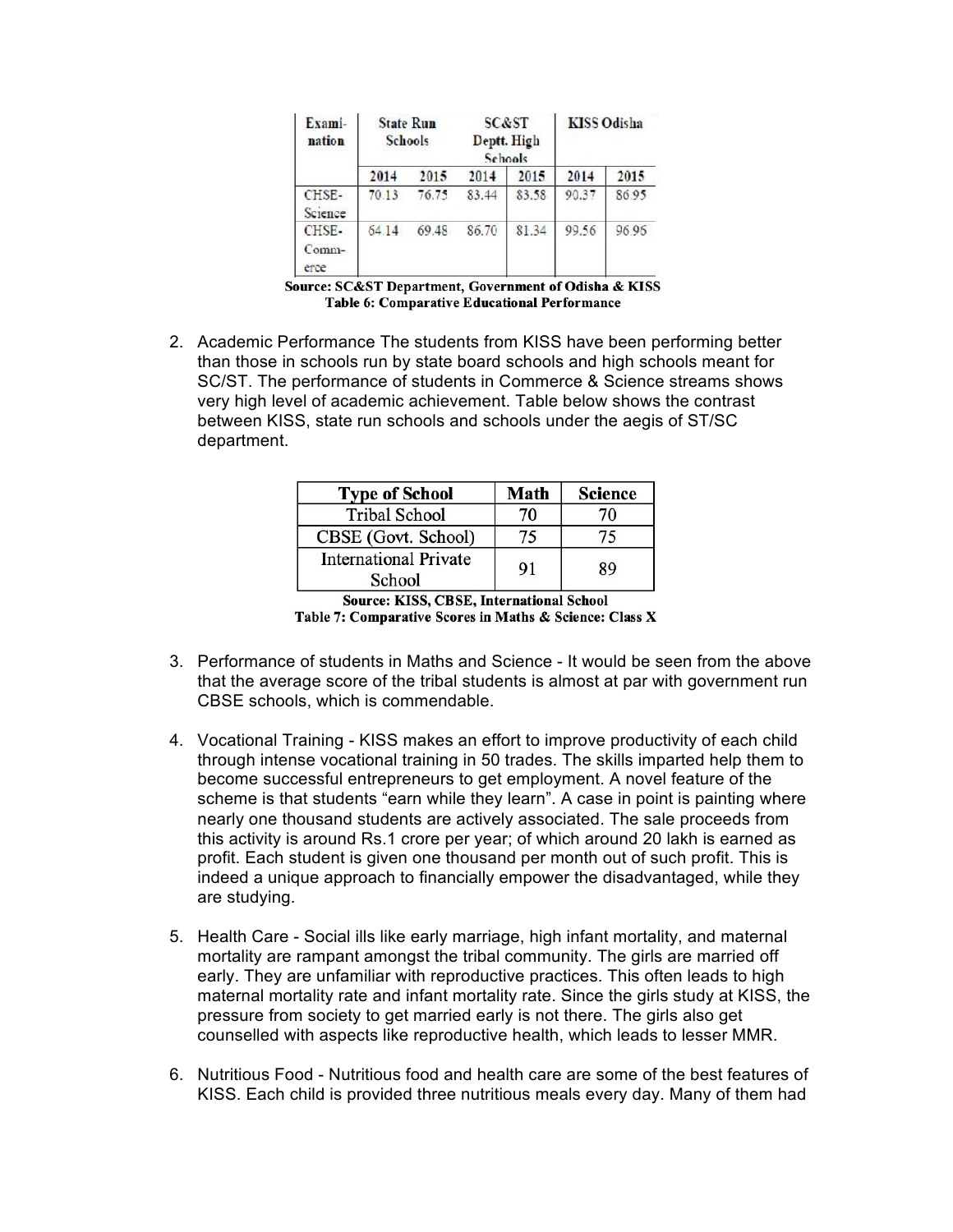acute pangs of hunger before they came to KISS. Many of them were also affected by diseases like Kwashiorkor, Tuberculosis and hookworm. Lack of adequate vitamin and pronounced protein deficiency is also rampant. The school ensures that they are provided with a diet which is balanced and rich in vitamins, proteins and minerals.

- 7. Infrastructure The KISS has 25000 sqft. Of library building with 3 state of art kitchen servicing wholesome food to the children. It has a Wi-Fi campus with four state of art computer labs to seat 2000 students at a time. It has a solar heating system, reverse osmosis drinking water plant, bio gas plant and 200 bedded inhouse medical facility.
- 8. Funding The society running tribal education does not depend on any governmental grant or for its sustenance. The employees of the university contribute voluntarily 3% of their salary for this laudable mission. The Art of Giving mission, spurs many international organizations, corporate houses and individuals to make contribution to KISS. The total expenditure for this humungous setup is around Rs.76/- crore during 2018-19. The per capita expenditure per student is around Rs.3000/- per month, which is far less than the per capita expenditure in government run schools, which is nearly Rs.6000/.
- 9. Partnerships Various international organizations are helping students in multilingual skills, life skills education and for promoting the building block for policy making. The Bernard Van Leer Foundation started the Childhood Development Program. This program provides multilingual learning based on mother tongue. This promotes a centre of excellence where mother tongue is given primacy of place. United Nations Population Fund (UNFPA) is carrying at a project on "Empowering young people with life skills through building institutional capacity, imparting life skills, education and broadening research base for Adolescent Reproductive and Sexual Health (ARSH) and Life Skill Education (LSE)". United Nations Children's Fund (UNICEF) has established a Children Development Resource Centre (CDRC). The objective is to promote policy making based on proper evidence, by building up a good knowledge base of research. English Access Micro Scholarship Programme: The US Department of State has been training students in quality English. This is helping the tribal students to pursue higher studies in careers like Engineering, Medicine, Law and MBA.

## **MAJOR DEBATES**

GDP Share in Education: The Kothari Commission in 1966 had underscored the need to earmark at least 6% of GDP to the education sector. Regrettably even after introduction of SSA in 2009, the total allocation has remained stagnant at 3%. The palpable deficits in government schooling in terms of infrastructure, poor teacher support and learning outcomes are manifestation of low allocation. The draft education policy (2016) has reiterated allocating 6% to education. Incidentally most developed countries and emerging market economies spend 6-10% on education through public allocation.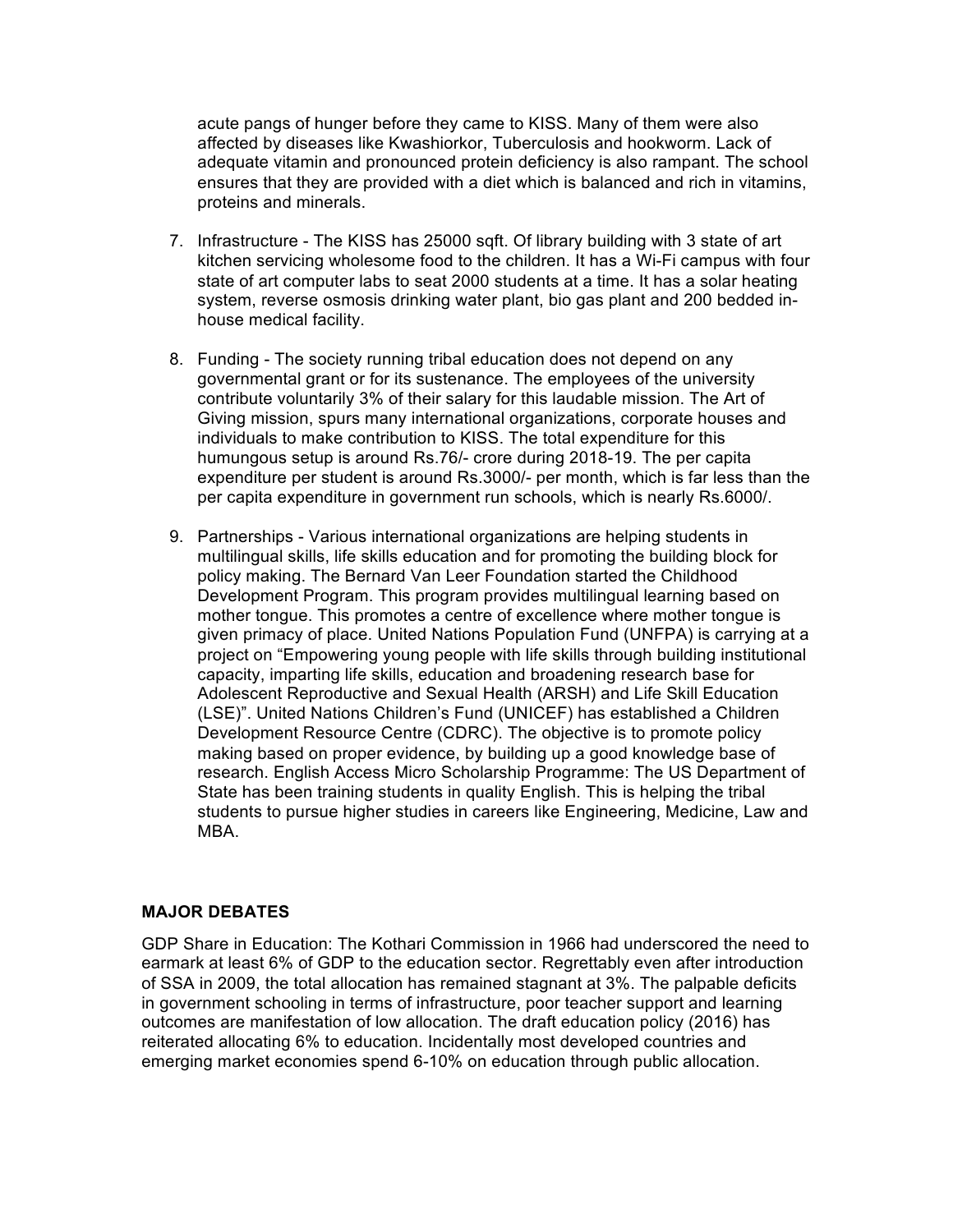FDI Policy: Due to significant liberalization in our FDI Policy, the total inflow of FDI has increased from \$36 billion in 2015-16 to around \$60 billion in 2016-17. However, the education program hardly receives any FDI or collaborative program from reputed foreign universities. This is largely due to the asphyxiating restrictions imposed by the UGC.

Regulatory Authority for Education: The Knowledge Commission (2009) had suggested that the existing mechanism of UGC needs to be supplanted with a regulatory body viz. IRAHE. The experience of India with similar regulatory bodies for stock markets and telecom sector like SEBI and TRAI have been salutary. There is an urgent need institutional reform needed for improving quality of learning and research work in the universities.

Allocation to R&D: Prof. Elhanan Helpman had underlined the importance of productivity, education and R&D as the real forerunners of high growth. He brings out how improvement in Mean Years of Schooling by 4 years has contributed 30% growth in output in USA during (1950-90). Besides, a consistent expansion of R&D investment by ½% of GDP has led to 15% growth in output in USA. These experiences hold important lessons for India in terms of allocation to quality education and R&D. As against an allocation of 3% in education and health, most of the high growth countries invest close to 10% of their GDP. Besides, while India spends only 0.8% in R&D, the developed economies spend around 4 - 5% in R&D and innovation.

# **THE WAY FORWARD**

Verrier Elwin, who was closely associated with public policy for tribals, was very critical about the role of the government in respect of the tribals and wanted freedom from fear, want and interference. To quote him "they need to be protected from oppressive landlords and money lenders and from corrupt and rapacious officials". He also wanted "to bring advantage of modern medicine, agriculture and education to them, without destroying the rare and precious values of tribal life". Dr. Achyuta Samanta has taken these lofty ideas forward by creating KISS as a rare synthesis of modern education with preservation of simplicity and value system of the tribal community. There is a plan afoot to transform this institute into a tribal university and increase its footprint by setting up KISS model school in all districts of Odisha. Many corporate are coming forward to help such institution to come up in districts like Balasore, Baripada and Mayurbhanj. Giving education to the tribal children is like giving sight to the blind.

KISS is a unique experiment in social transformation as it can stem the rising tide of disillusionment and violence that manifest periodically amongst the tribals. This remarkable initiative needs to be fully supported by the government through funding, counseling and knowledge sharing. The model also needs to be replicated wherever there is a tribal concentration in India. The Constitutional promise of socio economic justice for all citizens in the preamble can be realized through such empathetic, inclusive, quality education intervention that KISS (Odisha) has made to the numerous tribal students.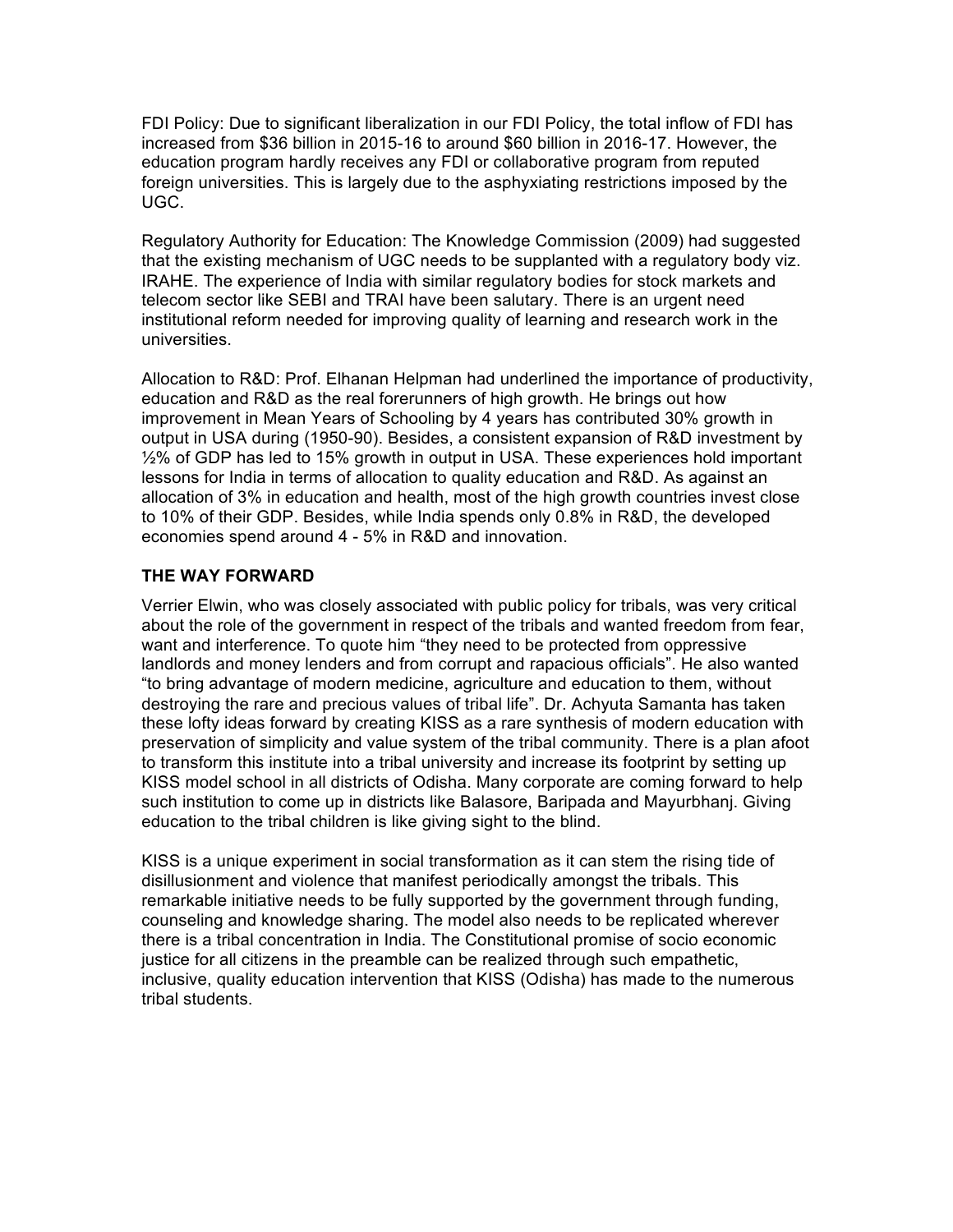# **REFERENCES**

[1] Agarwal, P. (2007). Higher Education-I: From Kothari Commission to Pitroda Commission. Economic and Political Weekly, February 17, 2007 [2] Ambani-Birla Report (2000). Report on a Policy Frame Work for Reforms in Education. http://ispepune.org.in/PDF%20ISSUE/2003/JISPE403/2038D OCU-3.PDF [3] Annual Report, KISS Odisha, 2015-16 [4] Annual Status of Education Report (2016), ASER Centre, New Delhi [5] Bal, M. (2014). Equity and Excellence a Novel Experiment for Convergence-KISS Odisha. British Journal of Education, Vol.2, No.6, pp.55-62, November 2014 [6] Bal, M. (2014). Make in India and Challenges before Higher Education Policy. International Journal of Humanities and Social Science Invention, Volume 3, Issue 12, December, 2014, PP.36-40 [7] Committee on Corporate Participation in Higher Education Report of NR Narayana Murthy Committeehttp://fi.ge.pgstatic.net/attachments/d470eba1383043ffbb7d4 2dfe513d27a.pdf [8] Draft National Education Policy (2016). Ministry of Human Resource Development Government of India. http://mhrd.gov.in/sites/upload\_files/mhrd/files/Inputs\_ Draft\_NEP\_2016\_0.pdf [9] Ghadai, S.K. (2016). Inclusive & Quality Education for Tribals: Case Study Kiss (Odisha). Journal of Education and Practice, Vol.7, No.28, 2016 [10] Gokarn, S. & Sandhu R. (2015). Accelerating Access to Quality Education. Brookings Institution India Centre, New Delhi.

[11] Helpman, E. (2004). The Mystery of Economic Growth. Harvard University Press, USA

[12] http://knowledgecommissionarchive.nic.in/

[13] http://www.ugc.ac.in/

[14] Human Development Report, Government of India, 2018

[15] Kalinga Institute of Social Sciences. http://www.kiss.ac.in/

[16] Maharatna, A. (2005). Demographic Perspectives on India's Tribes. Oxford

University Press, New Delhi International Journal of Management and Applied Science,

ISSN: 2394-7926 Volume-3, Issue-10, Oct.-2017 http://iraj.in Access, Inclusiveness and Excellence: Unique Experiment of Tribal Education At KISS, Odisha 22

[17] Misra, S.N. & Ghadai, S.K. (2015). Make in India and Challenges before Education Policy. Journal of Education and Practice, Vol.6, No.1, 2015